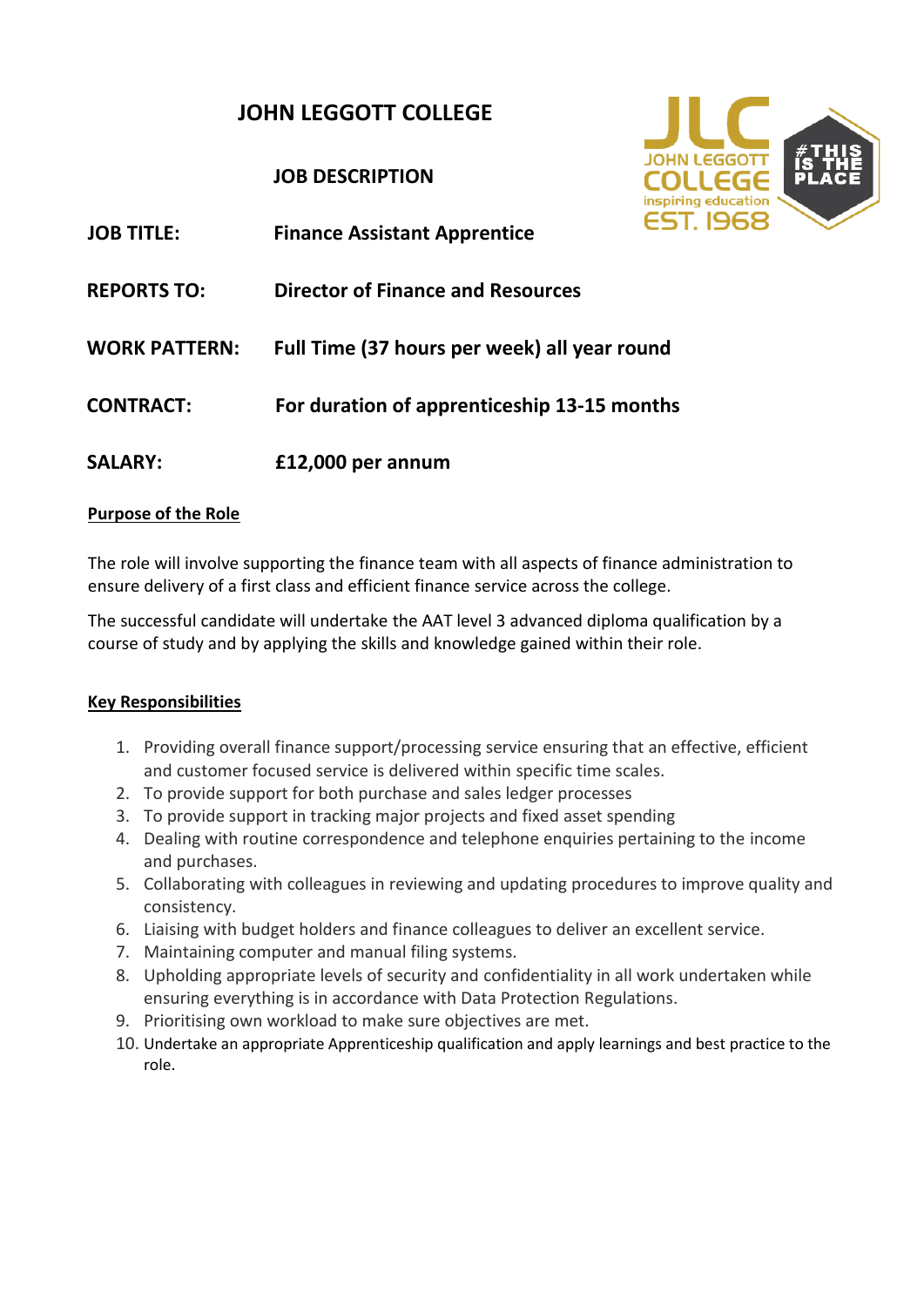#### **In addition to the above mentioned attributes the successful candidate will be expected to:**

- 1. Support effective safeguarding of all young people throughout the College.
- 2. Demonstrate commitment to own continuous professional development.
- 3. Demonstrate positive behaviours and day to day commitment to the College's strategic plan.
- 4. To attend as necessary, meetings of all College Staff.
- 5. To adhere to College policies and procedures e.g. Equality and Diversity; Health and Safety.

6. To undertake any such other duties as may be required, commensurate with the post which does not change the character or purpose of the post which are necessary to maintain outstanding standards.

**The job description is an outline of the key tasks and responsibilities and is not intended as an exhaustive list. The job may change over time to reflect the changing needs of the College, as well as the personal development needs of the post holder.** 

*We strive for equality throughout the college and positively encourage applications from all sections of the community. The College has a strong commitment to safeguarding and promoting the welfare of young people and vulnerable adults and all appointments are subject to an enhanced DBS clearance.* 

Employee signature: …………………………………. Date: ……..………………

Line manager signature: ……………………………. Date: ……..………………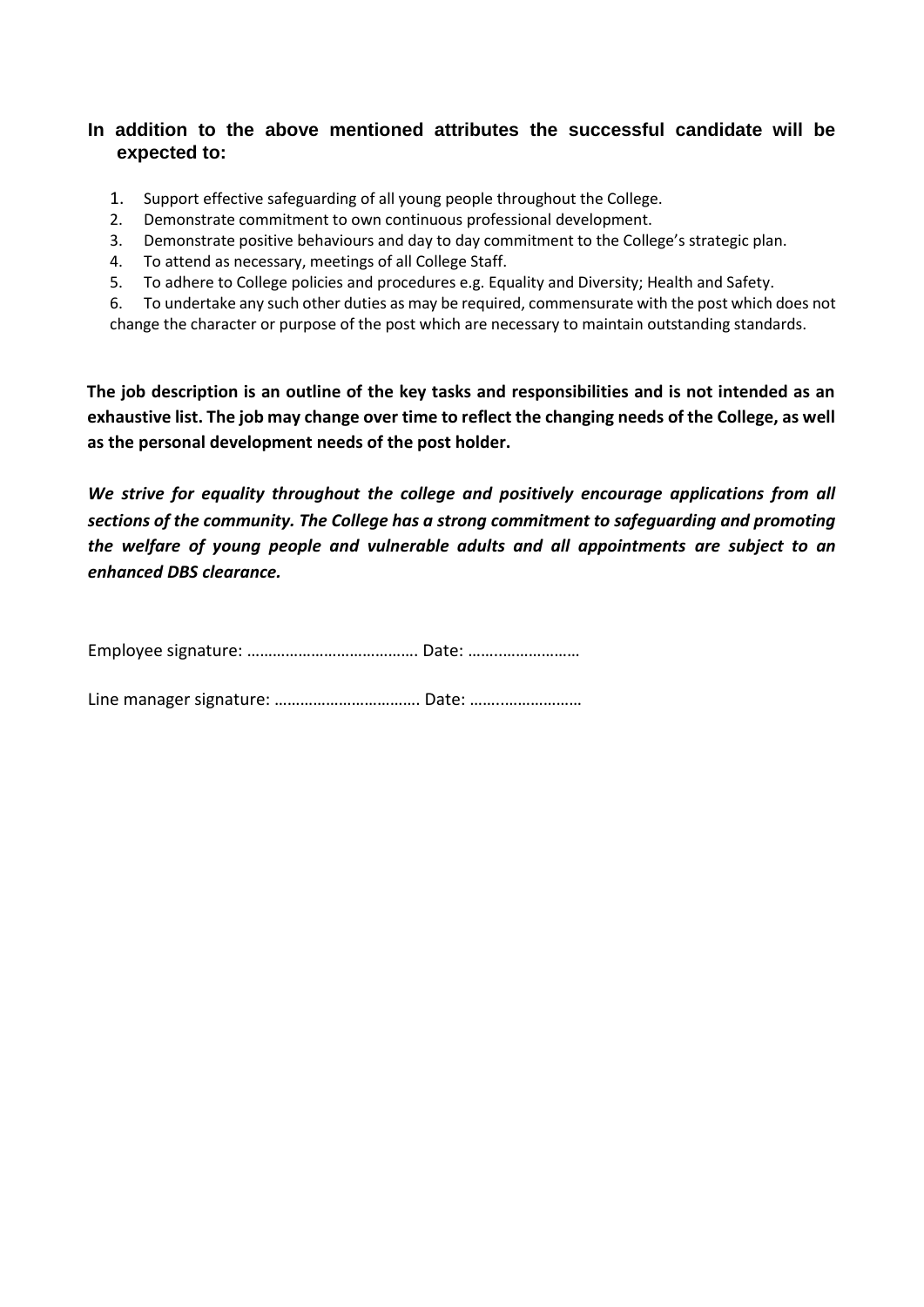

# **PERSON SPECIFICATION FINANCE ASSISTANT APPRENTICE**

| <b>ATTRIBUTES</b>                   | <b>CRITERIA</b>                                                                                                                        | Essential | <b>ASSESSMENT</b>    |
|-------------------------------------|----------------------------------------------------------------------------------------------------------------------------------------|-----------|----------------------|
|                                     |                                                                                                                                        |           | /Desirable METHOD(S) |
|                                     | A*-C (9-4) GCSE in Maths and English or<br>$\bullet$                                                                                   | E         | A, C                 |
| <b>QUALIFICATIONS</b>               | equivalent                                                                                                                             |           |                      |
| <b>&amp; AWARDS</b>                 |                                                                                                                                        |           |                      |
|                                     | Ability to manage and take responsibility for<br>$\bullet$                                                                             |           | A,T,I                |
| <b>PERSONAL</b>                     | own work load and prioritise to meet strict                                                                                            |           |                      |
| <b>QUALITIES,</b>                   | deadlines                                                                                                                              |           |                      |
| <b>KNOWLEDGE &amp;</b>              | High level of Customer Service Skills, face to<br>$\bullet$                                                                            |           | A,I                  |
| <b>EXPERIENCE</b>                   | face, verbally and in writing with the ability to<br>adapt styles                                                                      |           |                      |
|                                     | Ability to think and work with colleagues on $a \nvert E$<br>$\bullet$                                                                 |           | A,I                  |
|                                     | project, process or review and improve it                                                                                              |           |                      |
|                                     | Maintain appropriate levels of security and<br>$\bullet$<br>confidentiality.                                                           | E         | A,I                  |
|                                     | Experience of working within a team and<br>$\bullet$<br>ability to work on own initiative                                              | D         | A,I                  |
|                                     | High levels of accuracy and attention to detail E<br>$\bullet$                                                                         |           | A,T,I                |
|                                     | Ability to engage with others at all levels<br>$\bullet$<br>(internally, externally and across<br>organisation) through a range of     |           | A,I                  |
|                                     | communication methods.<br>Working knowledge of Microsoft Word,<br>$\bullet$<br><b>Outlook and Excel</b>                                | E         | A,T,I                |
|                                     | Basic understanding of financial procedures<br>and willingness to learn to use financial<br>systems                                    | D         | A,I                  |
|                                     | Knowledge of the General Data Protection<br><b>Regulations (GDPR)</b>                                                                  | D         | A,I                  |
|                                     | Knowledge / experience of the Further<br><b>Education sector</b>                                                                       |           | A,I                  |
| <b>ADDITIONAL</b><br><b>FACTORS</b> | Undertake training and development as may<br>$\bullet$<br>be identified as essential to the role and<br>continued personal development |           | A,I                  |
|                                     | Commitment to equality and diversity<br>$\bullet$<br>initiatives, anti-discriminatory practice and<br>safeguarding                     |           | A,I                  |